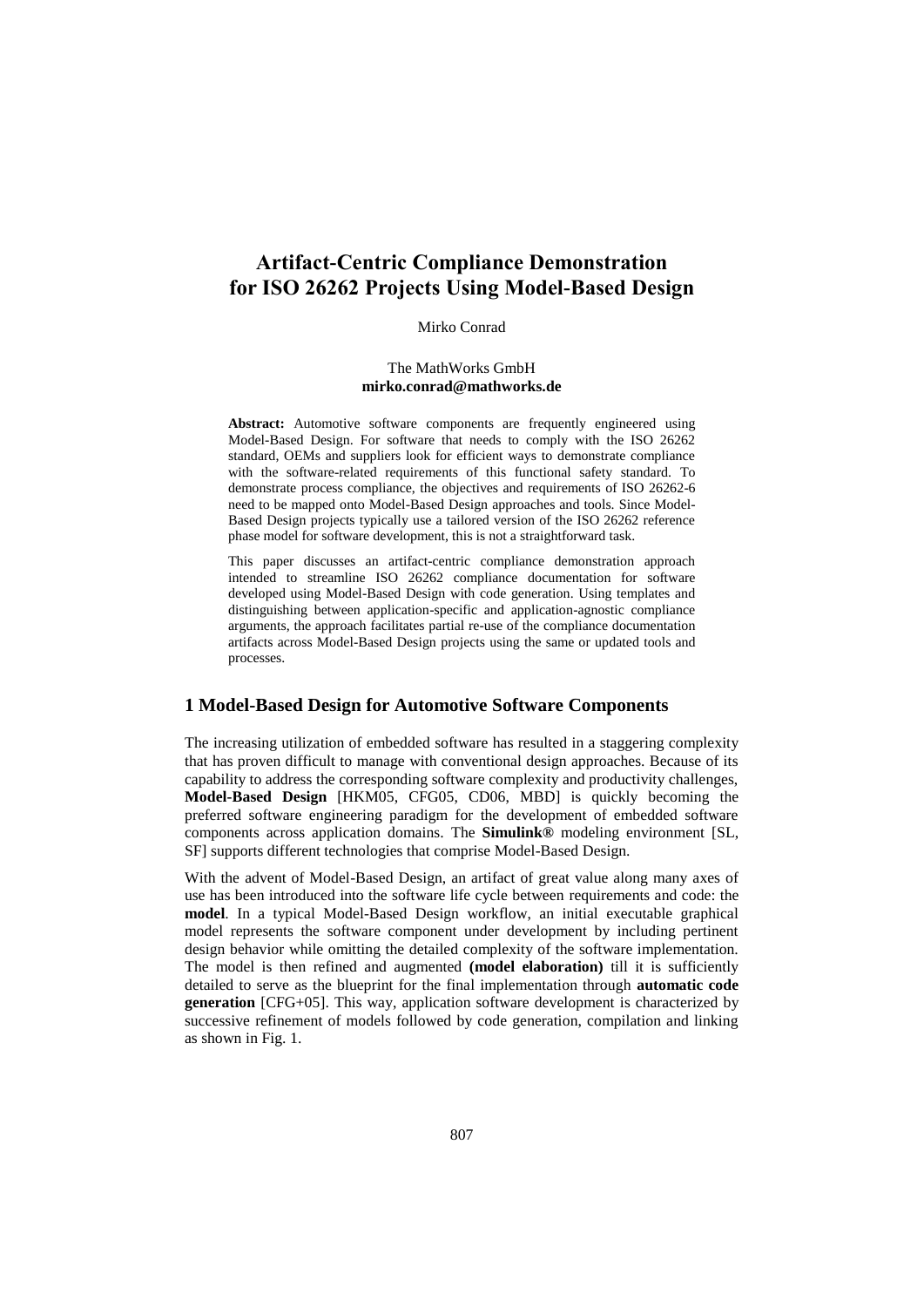

Fig. 1: Model-Based Design workflow

The modeling notations offered by Simulink and Stateflow® (i.e. block-diagrams, statetransition diagrams, flow charts, truth tables, imperative code written in MATLAB®) are used throughout these consecutive modeling stages. Different verification and validation activities can be carried out at the model level; i.e., early in the software lifecycle before source code becomes available.

This development paradigm exhibits certain specifics; e.g., the existence of new executable software engineering artifacts (i.e. models) and the partial blending of different lifecycle phases.

## **2 Model-Based Design and ISO 26262**

ISO 26262 'Road vehicles - Functional safety' [ISO 26262], the functional safety standard for the automotive domain, was published in 2011. ISO 26262-6 discusses 80+ specific methods intended to increase the level of confidence in achieving compliance with the software related requirements and recommendation of the standard. These methods are presented in 16 'methods tables', where they are mapped to the four automotive safety integrity levels, ASIL A to ASIL D.

ISO 26262-6 explicitly discusses requirements and recommendations related to Model-Based Design and code generation. Appendix B outlines the concept of model-based development of in-vehicle software and its implications on product development at the software level. However, the guidance is scattered across ISO 26262-6 and needs to be combined and glued together. As an example, it remains open how to map the requirements and recommendations onto new software development artifacts (namely executable models) and how to deal with the partial blending of different lifecycle phases in Model-Based Design.

As a result - prior to applying the standard in a Model-based Design project - ISO 26262 needs tailored towards Model-Based Design, i.e. to be mapped onto the specific development artifacts, processes, and tools used during modeling, code generation and related verification activities.

To comply with ISO 26262-6, the applicant needs to demonstrate that each applicable requirement is satisfied or to provide a rationale that the non-compliance is acceptable. To facilitate this demonstration, applicants usually compile **compliance documentation**.

Even for traditional software development processes this is not a straightforward activity. Efficiency and effectiveness of process audits depend on appropriately prepared compliance documentation. This paper proposes an **artifact-centric, template-based, compliance demonstration approach** intended to streamline ISO 26262-6 compliance documentation for software developed using Model-Based Design. The approach is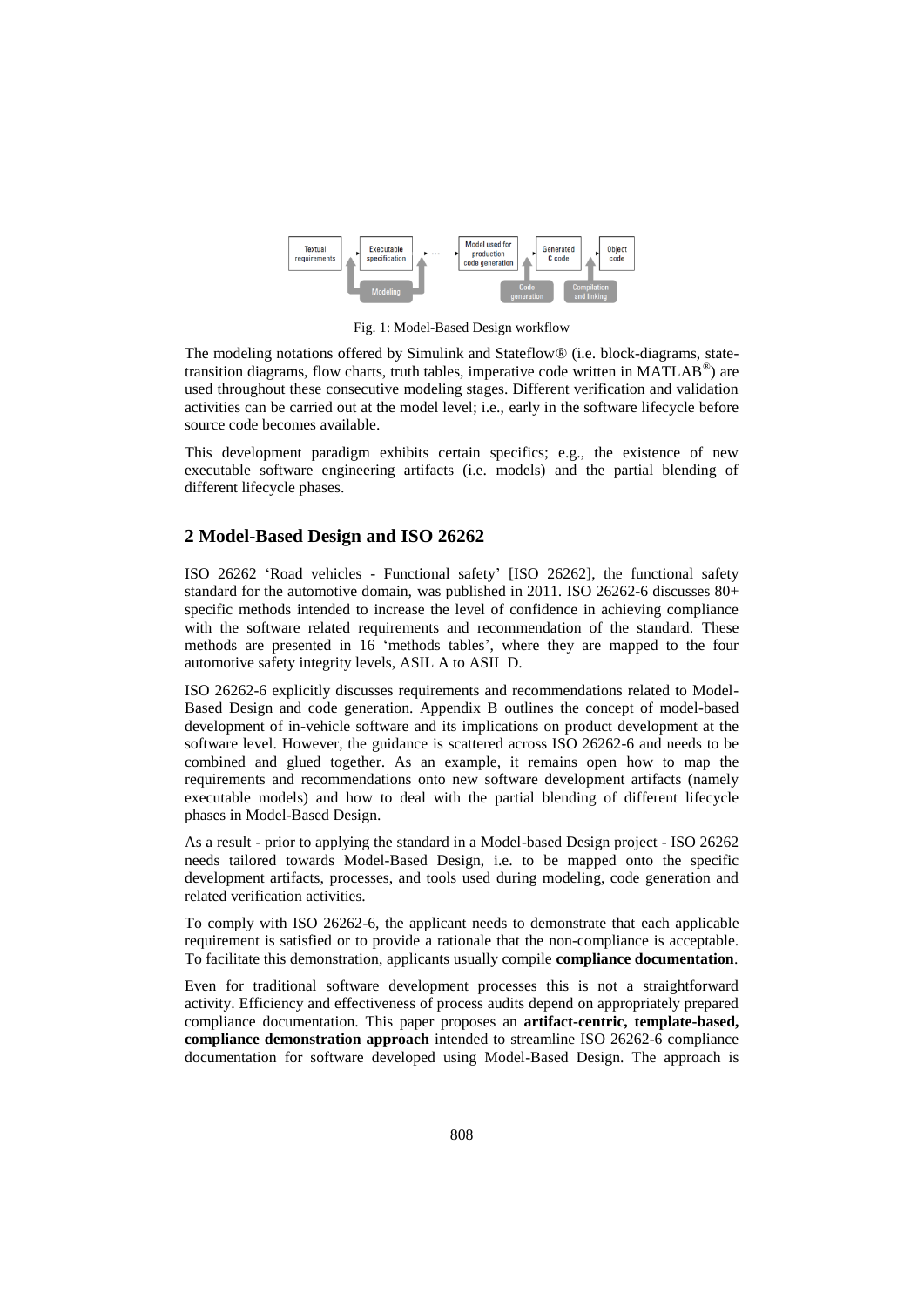illustrated by using the 'model used for production code generation' as an example. The proposed artifact centric compliance demonstration is compared with the traditional approach using method-centric compliance tables.

### **3 Demonstrating Compliance with ISO 26262-6**

Regardless of the compliance demonstration approach (internal audit, external audit, audit by OEM), the applicant needs to **document compliance with the relevant set of ISO 26262 requirements**. For software, this traditionally involves creating tailored instances of the 'methods tables' that explain how each recommended method was interpreted and applied to the project at hand.

#### **3.1 Using Tailored Methods Tables**

The objectives and requirements outlined in ISO 26262-6 target the quality of the software engineering processes. **Tailored software methods tables** are frequently used to document process compliance based on the applied methods within the context of a particular project (see Tab. 1 for an example). ISO 26262-6 provides 16 methods tables that list the techniques and measures recommended for each ASIL (cf. columns #1 and #2 in Tab. 1). These tables are organized according to the different software lifecycle phases as outlined in the standard (**phase/method-centric compliance documentation**).

In order to demonstrate ISO 26262-6 compliance, these tables are extended by a new column to document if and how a given method was interpreted and applied for the application under consideration (cf. column #3 in Tab. 1). If a particular highly recommended technique or measure is not used, then a justification should be provided.

Practitioners refer to the resulting set of tailored tables as **compliance matrix**. The compliance matrix is used within the compliance demonstration process as evidence that the requirements and objectives of the standard have been met. The completed compliance matrix usually contains a mixture of application specific and application agnostic compliance arguments. Compliance matrices are often recreated from scratch for each application.

| <b>Methods</b> |                                         |         | ASIL C Interpretation in this application                                                                                                                                            |  |  |
|----------------|-----------------------------------------|---------|--------------------------------------------------------------------------------------------------------------------------------------------------------------------------------------|--|--|
|                | 1a Natural language                     | $^{++}$ | Used to describe behavior of application software components and<br>basic software                                                                                                   |  |  |
|                | 1b Informal notations                   |         | Not used                                                                                                                                                                             |  |  |
|                | 1 <sub>b</sub> Semi-formal<br>notations | $^{++}$ | Used for all application software components. In particular time-based<br>block diagrams as provided by Simulink 7.5, and event-based state<br>machines as provided by Stateflow 7.5 |  |  |
|                | 1d Formal notations                     |         | Only exceptionally, for application software components X and Y                                                                                                                      |  |  |

Table 7 – Notations for software unit design

Tab. 1: Example of a tailored software method table (cf. ISO 26262-6, Table 7)

Compliance matrices structured as in the given example, have proven helpful in supporting the compliance demonstration process for individual, and self-contained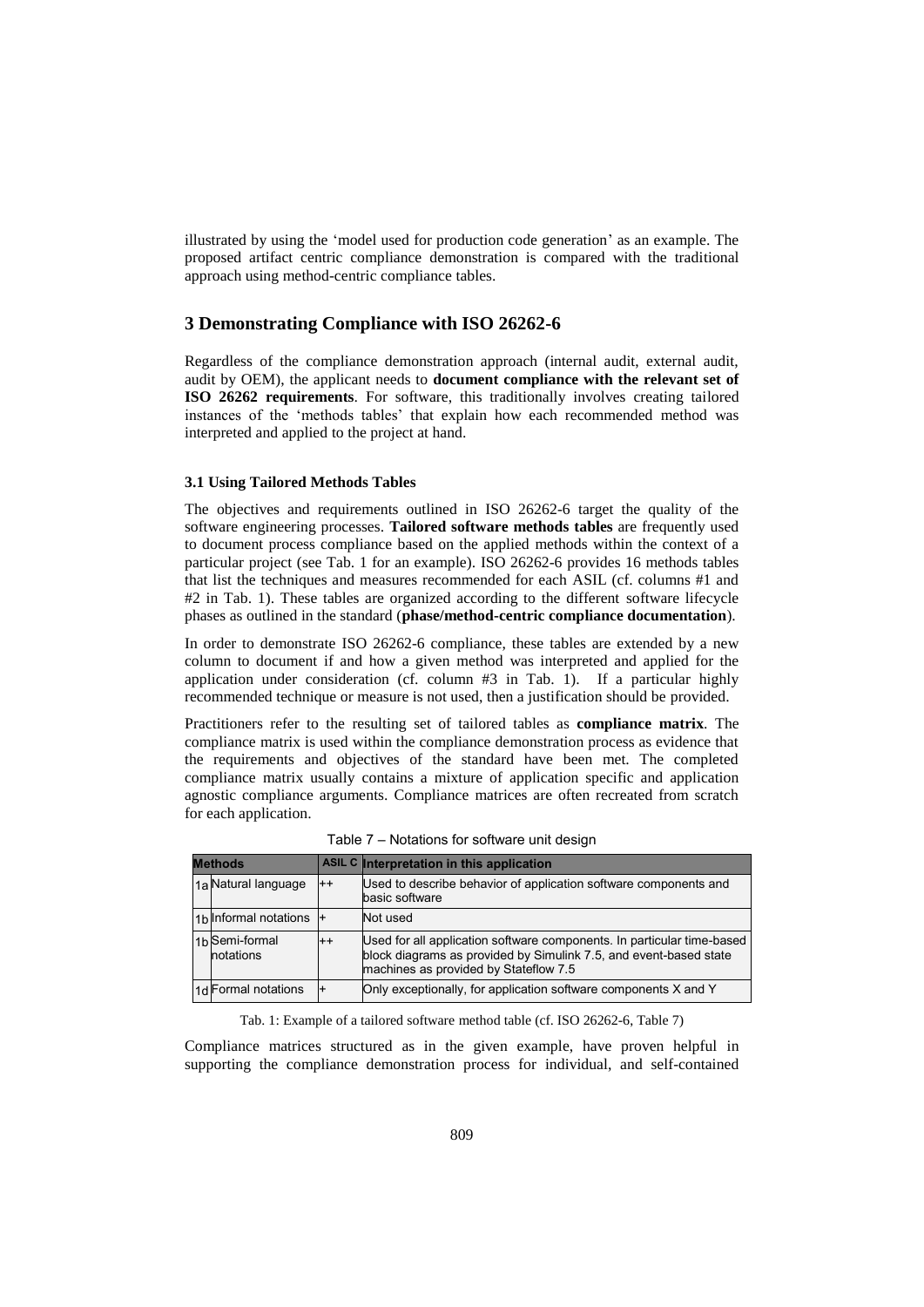applications. However, they are less tailored to automotive engineering organizations, which develop multiple, related applications following similar processes. The structuring of the tables is also poorly tailored for Model-Based Design projects.

#### **3.2 An Artifact Centric Approach for ISO 26262 Compliance Documentation**

#### 3.2.1 Artifact Centric Compliance Demonstration Tables

In Model-Based Design, core software development artifacts such as Simulink and Stateflow models evolve through multiple lifecycle phases (cf. section 1). In addition, more than one development team may work on the same artifact.

In order to provide optimal support for the development teams responsible for a particular artifact, all information relevant to assess standard compliance w.r.t. this artifact should be easily accessible through a single entry point for the given artifact. Such an **artifact-centric structure** is not very well supported with the compliance demonstration means presented thus far in this article.

The issue can be addressed by using an **artifact centric approach for ISO 26262 compliance documentation** comprising the following steps:

- 1) All major software engineering artifacts are gathered. As outlined in section 1, a typical Model-Based Design process may comprise the following core artifacts: textual requirements, executable specification model, model used for production code generation, generated C source code, object code.
- 2) For each core artifact, a complete list of the associated ISO 26262-6 requirements is added. Note that this is not necessarily a 1-to-1 mapping, some requirements may belong to more than one artifact. Others may not directly apply.

The first three columns of Tab. 2 illustrate the structure of an artifact centric compliance table by using the model used for production code generation as an example. For usability reasons, the table divided is into three sections, 'Constructive Activities' (i.e. software engineering activities), 'Verification and Validation Activities' (quality engineering / assurance activities) and 'Supporting Activities'.

For each applicable section of ISO 26262, the requirements derived from the textual part of the standard are listed first. After that, the recommended methods from the corresponding methods tables are listed. To ease discoverability of the tables, table related entries are prefaced with the table symbol  $\mathbb{E}$ . Methods from the software methods tables are referenced as M<tab#>-<meth#>, whereas <Tab#> represents the table number and  $\langle \text{meth} \# \rangle$  the method number within the table. Notes and examples from the standard are captured using the  $\Phi$  symbol, as is illustrated in the case of clause 8.4.2.

The standard itself does not always clearly separate the requirements in the textual part from the recommended methods in the tables. Some aspects are covered both in the text and in the tables, others are only covered once. This results in certain redundancies within the table.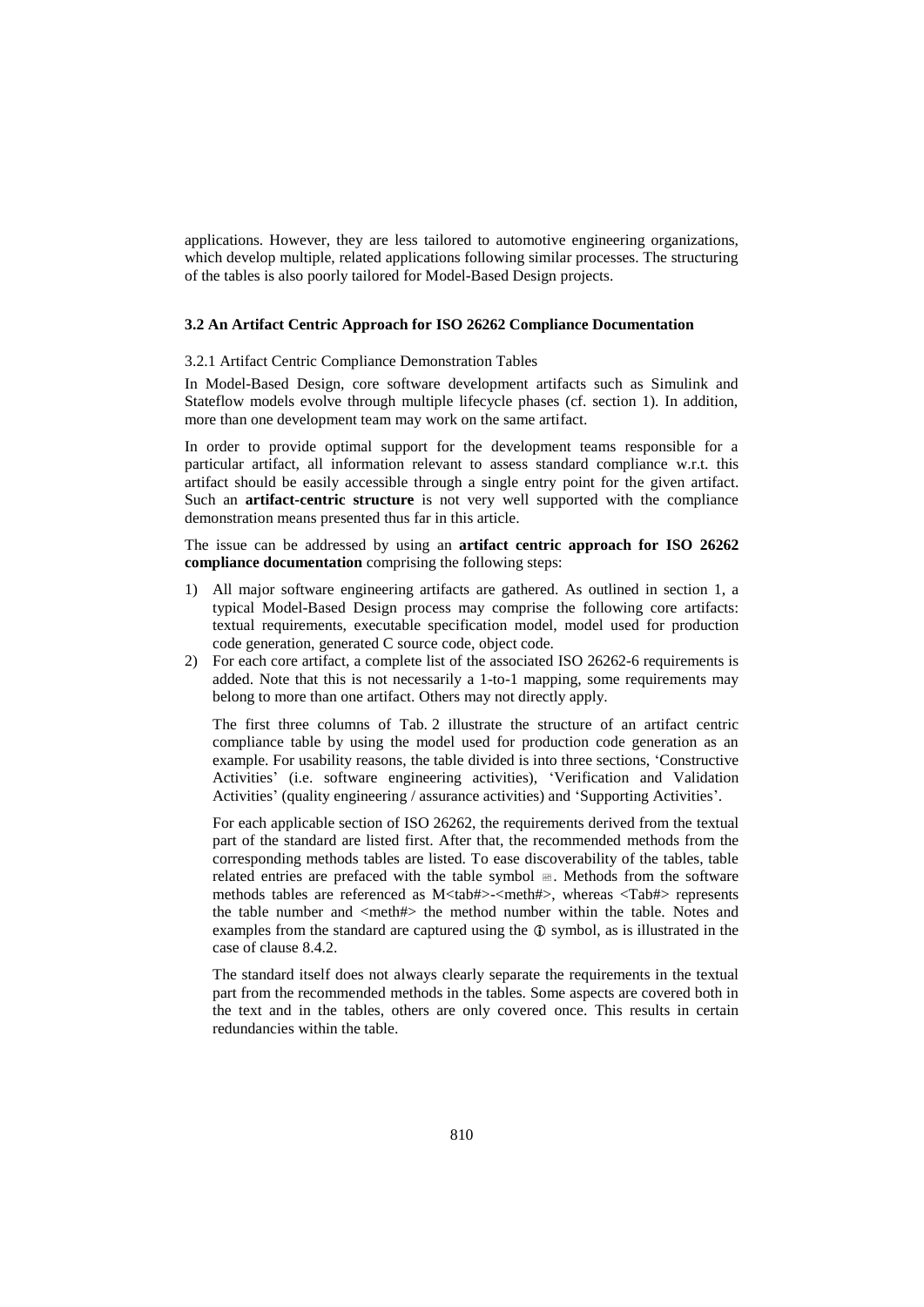3) The requirements and methods are mapped onto Model-Based Design processes and tools as they are used for the application under consideration. Some aspects of the mapping information may be application independent; other parts may need to be augmented with evidence demonstrating the fulfilment of the corresponding requirements. If application specific information is required, this should be clearly identified in the table.

This is shown in the rightmost column of Tab. 2. The table shows an exemplary mapping of the constructive activities pertaining to model development. Further information on the verification and validation activities for the model can be found in [CS09, Con12].

#### 3.2.2 Using Templates to Facilitate Reuse

Organizations that run multiple software projects with similar development processes and tool chains look for compliance matrices that facilitate re-use and sharing of best practices (cf. [CD06, Con07]). Therefore it is desirable to factor out the applicationindependent parts and make them available for reuse by means of templates.

As a first step to avoid starting from scratch every time a new project starts, columns 1 … 3 could be provided as templates. Changes are minimal as long as the list of artifacts remains unchanged.

Different organizations may have different interpretations on applicable requirements, recommendations, and methods for a given artifact. Therefore the applicant should get buy-in from relevant stakeholders (incl. certification authority) for this list.

Column 4 also contains significant application-independent information that can be reused across projects that share the same development processes and tool chains. This is appealing to larger development organizations and product lines. Under such circumstances, the central elements of the tool chain used in function development are usually stable for an extended period of time.

 It may be worth replacing or refining the information in 'Model-Based Design processes and tools; Interpretation in this application, Evidence' with information specific to the release of the Simulink product family [SL, SF] that is currently used for function development. In other words, one should tailor and select the techniques and tools to apply the standard for a specific project.

Significant effort savings are expected if projects reuse those pre-filled templates as basis for their compliance demonstration process. Only project / application specific information such as references to actual work products and corresponding status information need to be modified or included.

The proposed approach also results in 'standardized' compliance matrices. If an applicant using such an approach repeatedly works with the same certification authority, the assessors will get more familiar with the information provided over time. Efforts to clarify issues and miscommunications can be reduced greatly. The overall compliance assessment effort is also reduced.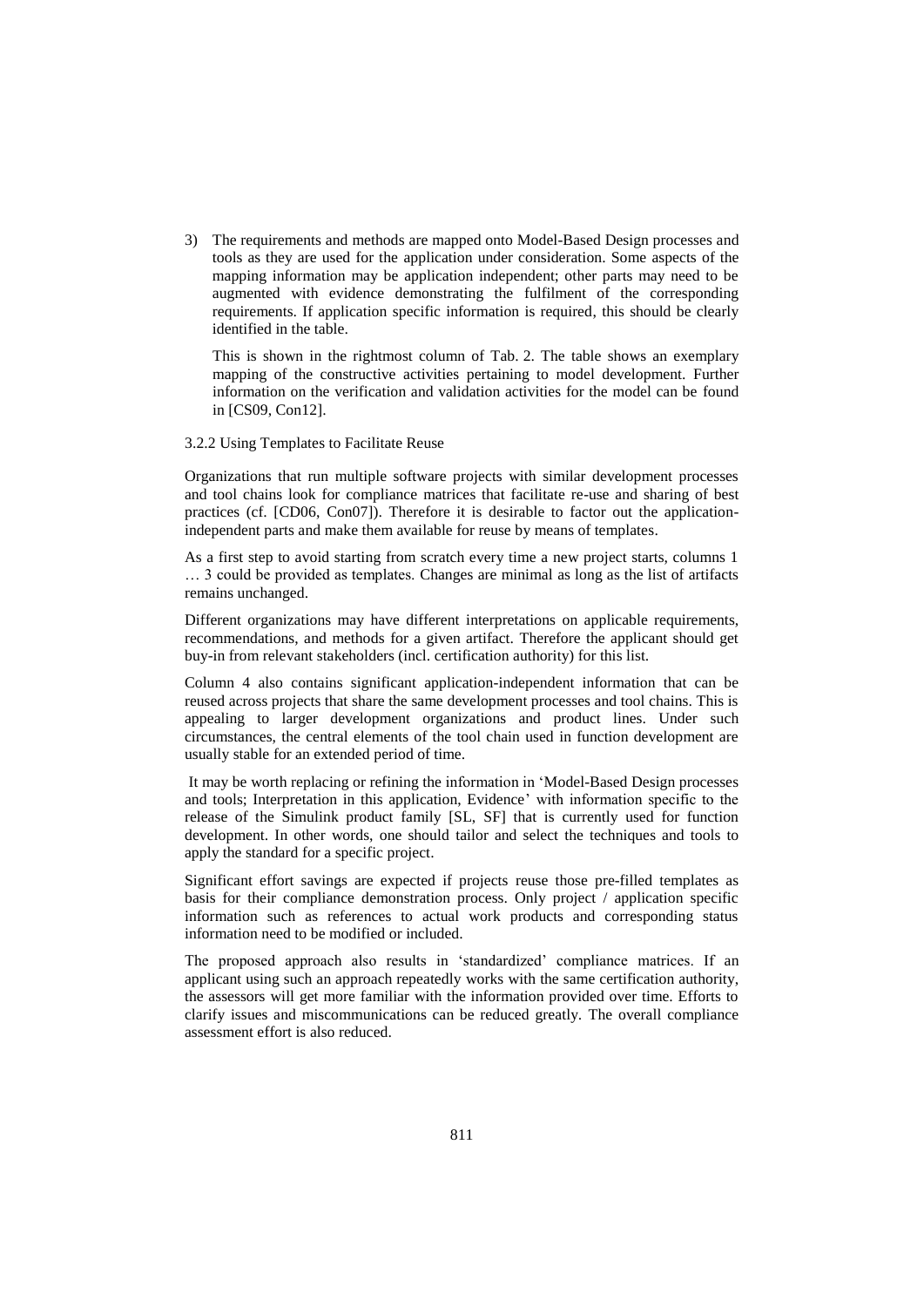Based on this information, each artifact that is in the scope of the project team can be assessed with respect to its associated requirements. Compliance with these requirements could be made part of the artifact's sign-off procedure.

### **4 Summary and Conclusion**

ISO 26262 is increasingly being used to develop high-integrity systems in the automotive industry. The objectives and requirements of the standard apply to handcoded software as well as to software developed using Model-Based Design. The fusion of software lifecycle phases in Model-Based Design and the important role of executable models within these phases motivate a specific tailoring of the standard if applied in the scope of Model-Based Design projects.

This tailoring affects the ISO 26262 compliance demonstration process as well. Carrying out traditional compliance documentation efforts; i.e., by using and extending the ISO 26262-6 software methods tables, has various disadvantages.

The proposed artifact-centric and template-based ISO 26262 compliance demonstration approach in the context of Model-Based Design provides an engineering solution to capture the requirements associated with a given software development artifact and to assess their realization in a given project. The proposed structure also facilitates a department or company wide deployment if multiple projects standardize on the same processes, tool chains and versions. It also supports developers and quality managers in their day-to-day work.

The approach was inspired by a similar approach for the IEC 61508 [IEC 61508] standard [CF09], but had to be tailored to the specifics of ISO 26262-6.

It shall be noted, that the compliance demonstration discussed here is not sufficient to establish the overall safety of the system. It needs to be augmented by other documents and artifacts including a system-specific argumentation such as a safety case (see e.g. [RDG07]).

| Applicant:             | <application specific=""></application>                                                                                                                                                               |
|------------------------|-------------------------------------------------------------------------------------------------------------------------------------------------------------------------------------------------------|
| Application / Project: | <application specific=""></application>                                                                                                                                                               |
| Document Version:      | <application specific=""></application>                                                                                                                                                               |
| Date:                  | <application specific=""></application>                                                                                                                                                               |
| Tool Versions Used:    | Simulink®, Stateflow®, Embedded Coder <sup>™</sup> , Simulink® Verification and<br>Validation™, Simulink® Design Verifier <sup>™</sup> , PolySpace® Products for C,<br>IEC Certification Kit (R2011b) |

### **Worked Example**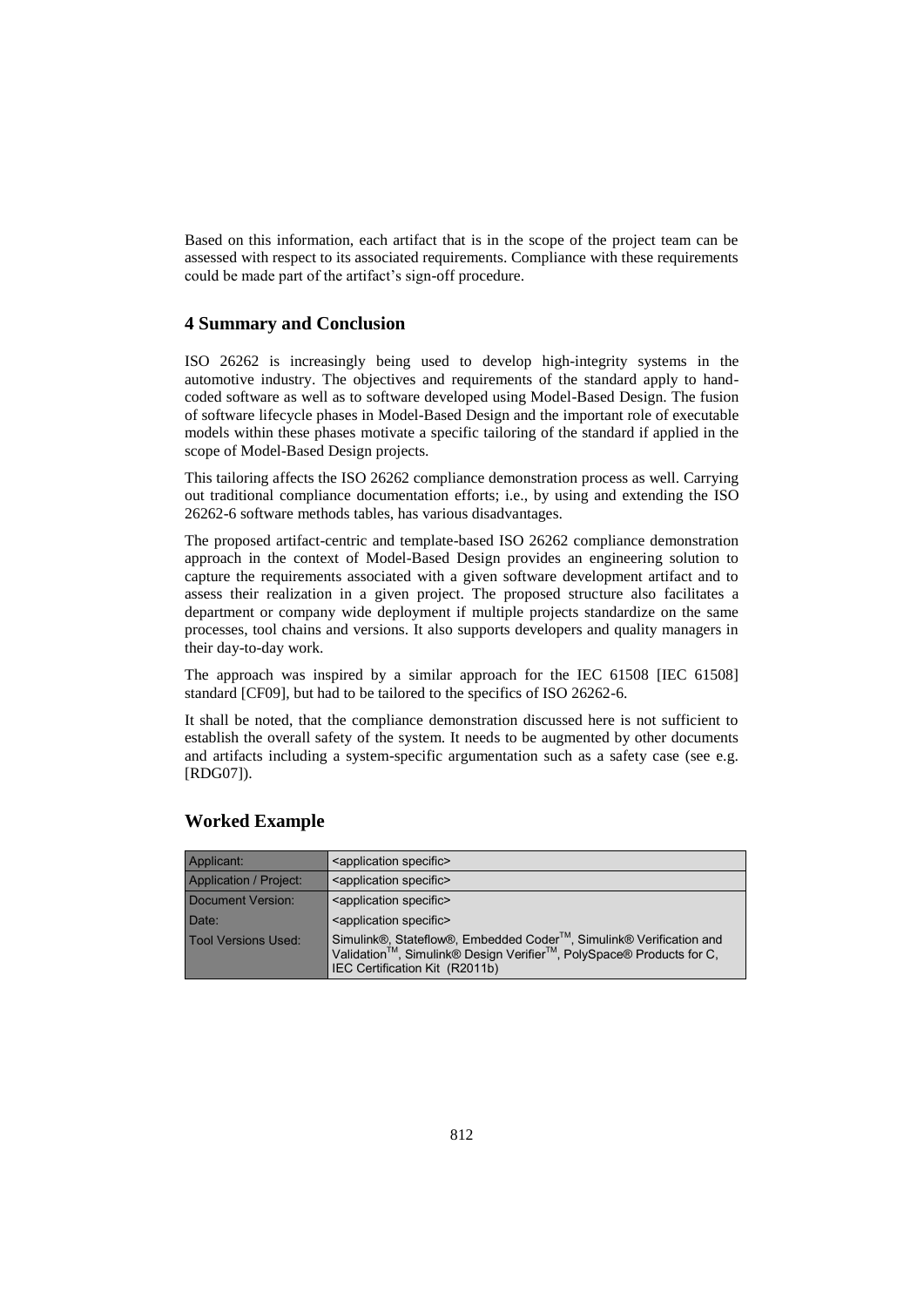|                                                                                                    | Technique/Measure,<br><b>Associated Requirements</b>                                                                                                                            | Ref. to<br><b>ISO</b><br>26262-6 | <b>Model-Based Design processes and tools;</b><br>Interpretation in this application, Evidence                                                                                                                                            |
|----------------------------------------------------------------------------------------------------|---------------------------------------------------------------------------------------------------------------------------------------------------------------------------------|----------------------------------|-------------------------------------------------------------------------------------------------------------------------------------------------------------------------------------------------------------------------------------------|
|                                                                                                    | <b>CONSTRUCTIVE ACTIVITIES</b>                                                                                                                                                  |                                  |                                                                                                                                                                                                                                           |
| <add link="" reference=""></add>                                                                   | Initiation of product development 5.4<br>at the software level $-$<br>Requirements and<br>recommendations                                                                       |                                  |                                                                                                                                                                                                                                           |
|                                                                                                    | To support the correctness of the 5.4.7<br>design and implementation, the<br>design guidelines for the<br>modelling, languages, shall<br>address the topics listed below<br>000 |                                  |                                                                                                                                                                                                                                           |
|                                                                                                    | Topics to be covered by<br>modelling guidelines                                                                                                                                 | Tab. 1                           | <application specific="">The guideline subset used for<br/>the project has been reviewed to address a<br/>combination of topics applicable for the ASIL under<br/>consideration (review log: &lt; add link/ reference&gt;).</application> |
|                                                                                                    | Enforcement of low complexity                                                                                                                                                   | M1-1a                            | The Modeling Guidelines for High-Integrity Systems                                                                                                                                                                                        |
|                                                                                                    | Use of language subsets 1                                                                                                                                                       | $M1-1b$                          | (R2011b) and the MathWorks® Automotive Advisory                                                                                                                                                                                           |
| (see:                                                                                              | Enforcement of strong typing 1                                                                                                                                                  | M1-1c                            | Board - Control Algorithm Modeling Guidelines Using                                                                                                                                                                                       |
|                                                                                                    | Use of defensive implementation<br>techniques                                                                                                                                   | $M1-1d$                          | MATLAB®, Simulink, and Stateflow® (R2011b) are<br>used to address topics listed in this table.                                                                                                                                            |
|                                                                                                    | Use of established design<br>principles                                                                                                                                         | $M1-1e$                          |                                                                                                                                                                                                                                           |
|                                                                                                    | Use of unambiguous graphical<br>representation                                                                                                                                  | $M1-1f$                          |                                                                                                                                                                                                                                           |
|                                                                                                    | Use of style guides                                                                                                                                                             | $M1-1g$                          |                                                                                                                                                                                                                                           |
|                                                                                                    | Use of naming conventions                                                                                                                                                       | $M1-1h$                          |                                                                                                                                                                                                                                           |
|                                                                                                    |                                                                                                                                                                                 |                                  |                                                                                                                                                                                                                                           |
|                                                                                                    | Software architectural design -<br>Requirements and<br>recommendations                                                                                                          | 7.4                              |                                                                                                                                                                                                                                           |
|                                                                                                    |                                                                                                                                                                                 |                                  |                                                                                                                                                                                                                                           |
|                                                                                                    | Software unit design and<br>implementation - Requirements<br>and recommendations                                                                                                | 8.4                              |                                                                                                                                                                                                                                           |
| duction code generation Model name: <application specific=""><br/>Model used for pro</application> | The requirements of this<br>subclause shall be complied with<br>if the software unit is safety-<br>related.<br>$\mathbb{O}$                                                     | 8.4.1                            | ASIL level: <application specific=""></application>                                                                                                                                                                                       |
|                                                                                                    | The software unit design shall be $ 8.4.2$<br>described using the following<br>notations: 1                                                                                     |                                  |                                                                                                                                                                                                                                           |
|                                                                                                    | Motations for software unit<br>design                                                                                                                                           | Tab. 7                           | The selected combination contains 1 highly<br>recommended method for ASIL A and 2 highly<br>recommended methods for ASIL B-D                                                                                                              |
|                                                                                                    | Natural language                                                                                                                                                                | $M7-1a$                          | Simulink 'Model Info block' or 'DocBlock' blocks are<br>used to add natural language or descriptions of a unit<br>design to a model.                                                                                                      |
|                                                                                                    |                                                                                                                                                                                 |                                  | Simulink Verification and Validation - Requirements<br>Management Interface (RMI) is used to link models                                                                                                                                  |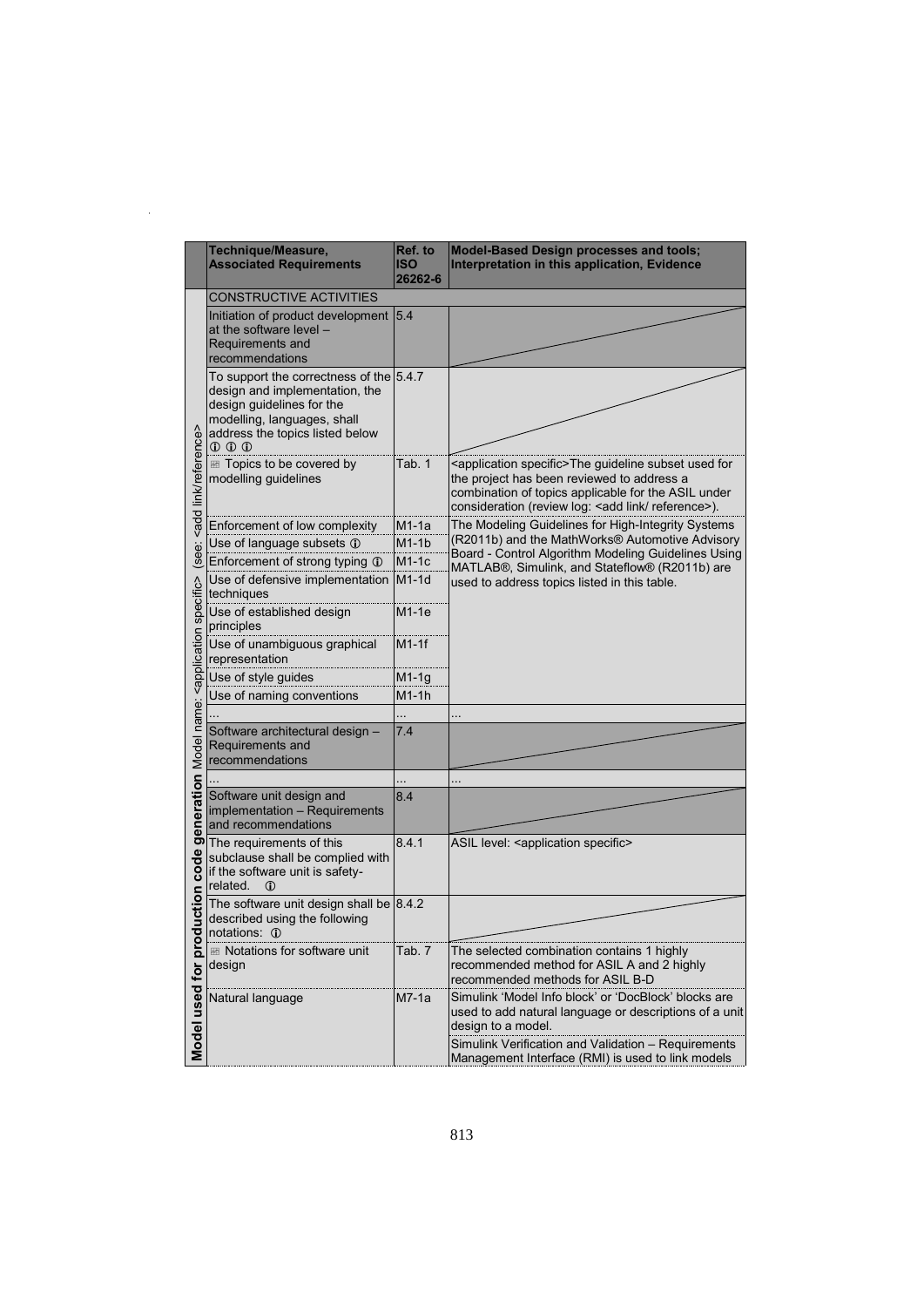|  | Technique/Measure,<br><b>Associated Requirements</b>                                                                                                                                                                                                                                                                                                                                         | Ref. to<br><b>ISO</b><br>26262-6 | <b>Model-Based Design processes and tools;</b><br>Interpretation in this application, Evidence                                                                                                                                                                                                                                                                                                                         |
|--|----------------------------------------------------------------------------------------------------------------------------------------------------------------------------------------------------------------------------------------------------------------------------------------------------------------------------------------------------------------------------------------------|----------------------------------|------------------------------------------------------------------------------------------------------------------------------------------------------------------------------------------------------------------------------------------------------------------------------------------------------------------------------------------------------------------------------------------------------------------------|
|  |                                                                                                                                                                                                                                                                                                                                                                                              |                                  | representing unit designs to descriptions in Microsoft<br>Word, Microsoft Excel, ASCII text, or PDF files.                                                                                                                                                                                                                                                                                                             |
|  | Informal notations                                                                                                                                                                                                                                                                                                                                                                           | $M7-1b$                          | Not used                                                                                                                                                                                                                                                                                                                                                                                                               |
|  | Semi-formal notations                                                                                                                                                                                                                                                                                                                                                                        | $M7-1c$                          | Semi-formal notations provided by Simulink and<br>Stateflow are used for all application software<br>components.                                                                                                                                                                                                                                                                                                       |
|  | <b>Formal notations</b>                                                                                                                                                                                                                                                                                                                                                                      | $M7-1d$                          | Not used                                                                                                                                                                                                                                                                                                                                                                                                               |
|  | The specification of the software<br>units shall describe the<br>functional behaviour and the<br>internal design to the level of<br>detail necessary for their<br>implementation. 1                                                                                                                                                                                                          | 8.4.3                            | The model used for production code generation<br>contains the information needed by the code<br>generator to create the source code                                                                                                                                                                                                                                                                                    |
|  | Design principles for software<br>unit design and implementation<br>at the source code level as listed<br>below shall be applied to achieve<br>the following properties:<br>a) correct order of execution of<br>subprograms and functions<br>within the software units, based<br>on the software architectural<br>design;<br>b) consistency of the interfaces<br>between the software units: | 8.4.4                            |                                                                                                                                                                                                                                                                                                                                                                                                                        |
|  | <b>Exercise Design principles for software</b><br>unit design and implementation                                                                                                                                                                                                                                                                                                             | Tab. 8                           | <application specific="">The chosen combination of<br/>methods has been reviewed to be suitable for the<br/>ASIL under consideration (review log: &lt; add link/<br/>reference&gt;).</application>                                                                                                                                                                                                                     |
|  | One entry and one exit point in<br>subprograms and functions 1                                                                                                                                                                                                                                                                                                                               | $M8-1a$                          | Adherence can be facilitated by applying modeling<br>guidelines in combination with analyzing generated<br>code.<br>MAAB guideline jc_0511 provides corresponding<br>modeling recommendations.<br>Polyspace can assess compliance with MISRA-<br>C:2004 rule 14.7.                                                                                                                                                     |
|  | No dynamic objects or variables,<br>or else online test during their<br>creation 1 1                                                                                                                                                                                                                                                                                                         | $M8-1b$                          | Embedded Coder has been configured to generate C<br>code that does not include dynamic objects.<br><application specific=""> (Configuration set used: <add<br>link/reference&gt;).</add<br></application>                                                                                                                                                                                                              |
|  | Initialization of variables                                                                                                                                                                                                                                                                                                                                                                  | M8-1c                            | Simulink 'IC' blocks are used to specify the initial<br>condition for signals (if applicable).<br>The Underspecified initialization detection<br>diagnostic is set to Simplified to improve<br>consistency of simulation results for models that do<br>not specify initial conditions for conditional<br>subsystem output ports or have conditionally<br>executed subsystem output ports connected to S-<br>functions. |
|  | No multiple use of variable<br>names 1                                                                                                                                                                                                                                                                                                                                                       | M8-1d                            |                                                                                                                                                                                                                                                                                                                                                                                                                        |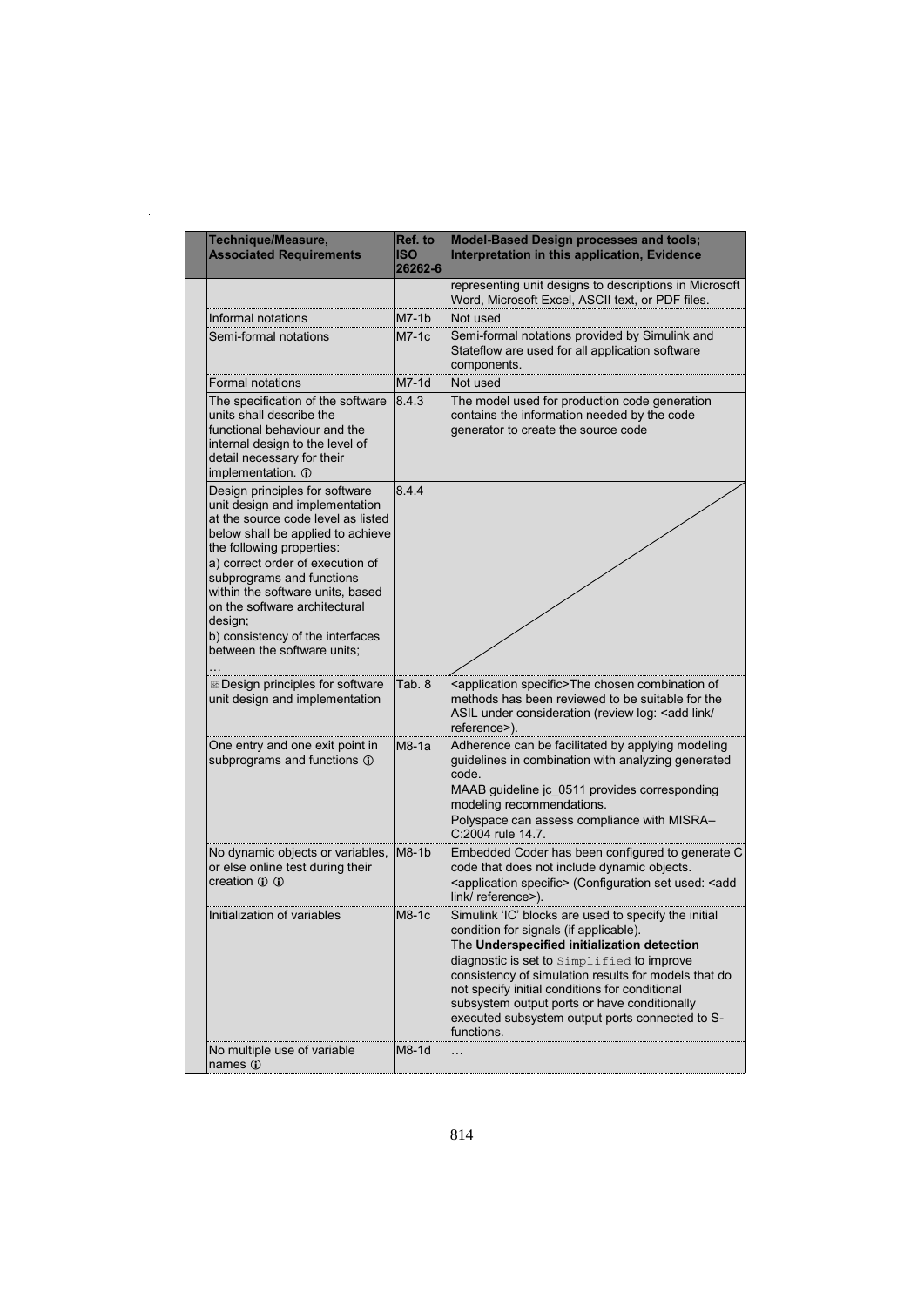| Technique/Measure,<br><b>Associated Requirements</b>                                                                                                                                                                                                                                                                                                                                                                                                                                                                  | Ref. to<br><b>ISO</b><br>26262-6 | <b>Model-Based Design processes and tools;</b><br>Interpretation in this application, Evidence                                                                                                                                                                                                                                                                                                                                      |
|-----------------------------------------------------------------------------------------------------------------------------------------------------------------------------------------------------------------------------------------------------------------------------------------------------------------------------------------------------------------------------------------------------------------------------------------------------------------------------------------------------------------------|----------------------------------|-------------------------------------------------------------------------------------------------------------------------------------------------------------------------------------------------------------------------------------------------------------------------------------------------------------------------------------------------------------------------------------------------------------------------------------|
| Avoid global variables or else<br>justify their usage 1                                                                                                                                                                                                                                                                                                                                                                                                                                                               | M8-1e                            | $\ddotsc$                                                                                                                                                                                                                                                                                                                                                                                                                           |
| Limited use of pointers 1                                                                                                                                                                                                                                                                                                                                                                                                                                                                                             | $M8-1f$                          |                                                                                                                                                                                                                                                                                                                                                                                                                                     |
| No implicit type conversions 1<br>$\omega$                                                                                                                                                                                                                                                                                                                                                                                                                                                                            | $M8-1q$                          |                                                                                                                                                                                                                                                                                                                                                                                                                                     |
| No hidden data flow or control<br>flow $\oplus$                                                                                                                                                                                                                                                                                                                                                                                                                                                                       | $M8-1h$                          | .                                                                                                                                                                                                                                                                                                                                                                                                                                   |
| No unconditional jumps 1 1 1 1                                                                                                                                                                                                                                                                                                                                                                                                                                                                                        | M8-1i                            |                                                                                                                                                                                                                                                                                                                                                                                                                                     |
| No recursions                                                                                                                                                                                                                                                                                                                                                                                                                                                                                                         | $M8-1$ j                         |                                                                                                                                                                                                                                                                                                                                                                                                                                     |
|                                                                                                                                                                                                                                                                                                                                                                                                                                                                                                                       |                                  |                                                                                                                                                                                                                                                                                                                                                                                                                                     |
| <b>VERIFICATION AND VALIDATION ACTIVITIES</b>                                                                                                                                                                                                                                                                                                                                                                                                                                                                         |                                  |                                                                                                                                                                                                                                                                                                                                                                                                                                     |
|                                                                                                                                                                                                                                                                                                                                                                                                                                                                                                                       |                                  |                                                                                                                                                                                                                                                                                                                                                                                                                                     |
| Software unit design and<br>implementation - Requirements<br>and recommendations                                                                                                                                                                                                                                                                                                                                                                                                                                      | 8.4                              |                                                                                                                                                                                                                                                                                                                                                                                                                                     |
| The software unit design and<br>implementation shall be verified<br>in accordance with ISO 26262-8<br>Clause 9, and by applying the<br>verification methods listed below.<br>to demonstrate:<br>a) the compliance with the<br>hardware-software interface<br>specification (in accordance with<br>ISO 26262-5, 6.4.10);<br>b) the fulfilment of the software<br>safety requirements as allocated<br>to the software units (in<br>accordance with 7.4.9) through<br>traceability;<br>■ Methods for the verification of | 8.4.5<br>Tab. 9                  | <application specific="">The chosen combination of</application>                                                                                                                                                                                                                                                                                                                                                                    |
| software unit design and<br>implementation                                                                                                                                                                                                                                                                                                                                                                                                                                                                            |                                  | methods has been reviewed to be suitable for the<br>ASIL under consideration (review log: <add <br="" link="">reference&gt;).</add>                                                                                                                                                                                                                                                                                                 |
| Walk-through 1                                                                                                                                                                                                                                                                                                                                                                                                                                                                                                        | M9-1a                            | Not used                                                                                                                                                                                                                                                                                                                                                                                                                            |
| Inspection 1                                                                                                                                                                                                                                                                                                                                                                                                                                                                                                          | $M9-1b$                          | Unit design inspections are carried out based on<br>Web View of the model generated by Simulink<br>Report Generator.<br>Unit design inspections are supported by ISO 26262,<br>and MAAB checks in Model Advisor.<br><application specific=""> The Model Advisor check<br/>configuration<add link="" reference="">) defines a set of<br/>checks to pass as a prerequisite for entering the<br/>model inspection.</add></application> |
| Semi-formal verification                                                                                                                                                                                                                                                                                                                                                                                                                                                                                              | M9-1c                            |                                                                                                                                                                                                                                                                                                                                                                                                                                     |
| Formal verification                                                                                                                                                                                                                                                                                                                                                                                                                                                                                                   | M9-1d                            |                                                                                                                                                                                                                                                                                                                                                                                                                                     |
| Control flow analysis 1 1                                                                                                                                                                                                                                                                                                                                                                                                                                                                                             | $M9-1e$                          |                                                                                                                                                                                                                                                                                                                                                                                                                                     |
| Data flow analysis 1 1                                                                                                                                                                                                                                                                                                                                                                                                                                                                                                | M9-1f                            |                                                                                                                                                                                                                                                                                                                                                                                                                                     |
| Static code analysis                                                                                                                                                                                                                                                                                                                                                                                                                                                                                                  | M9-1g                            |                                                                                                                                                                                                                                                                                                                                                                                                                                     |